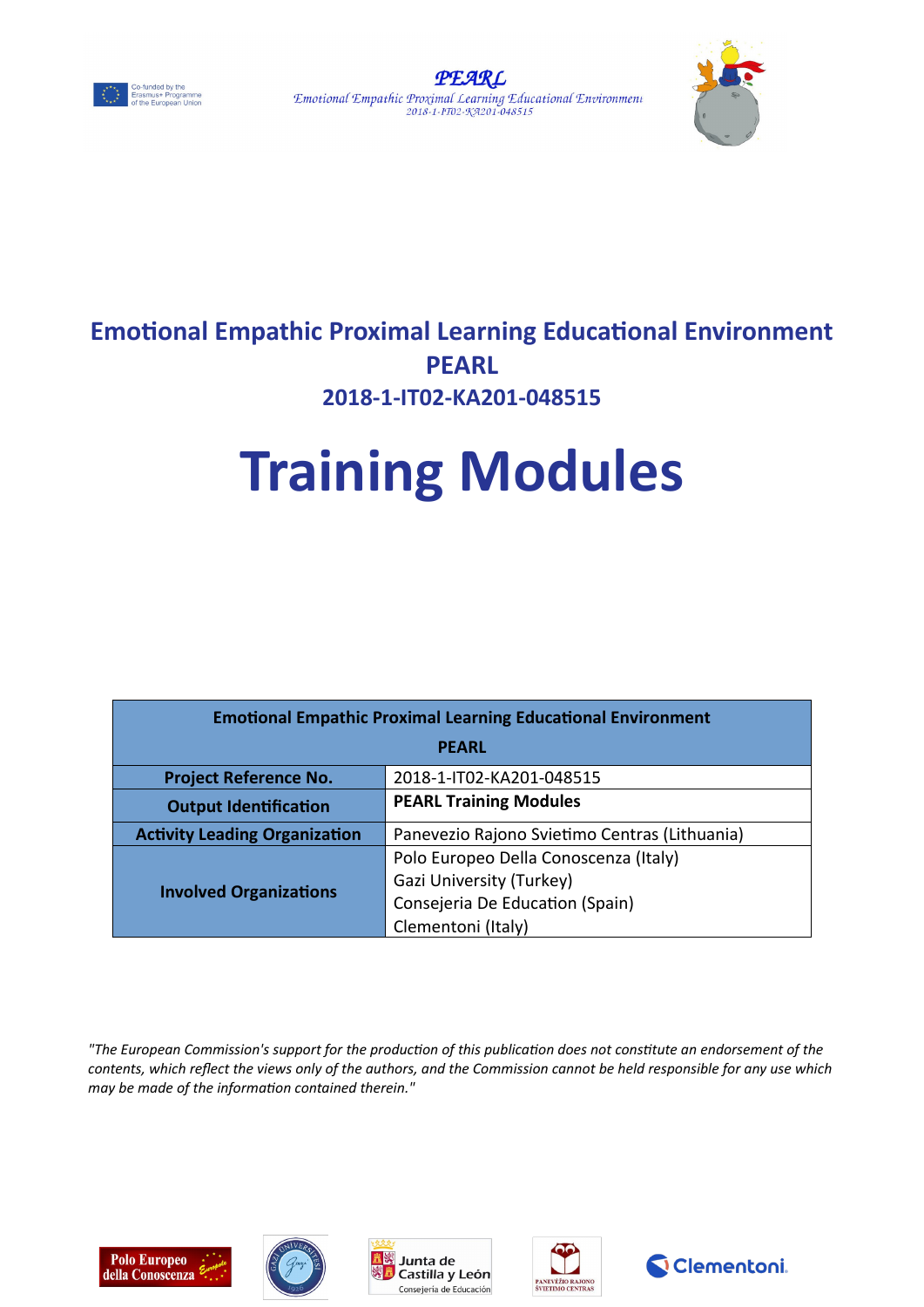





## Index

| 4. The influence of teacher's expectations on activities' results / The importance of letting children make |  |
|-------------------------------------------------------------------------------------------------------------|--|
|                                                                                                             |  |
|                                                                                                             |  |
|                                                                                                             |  |









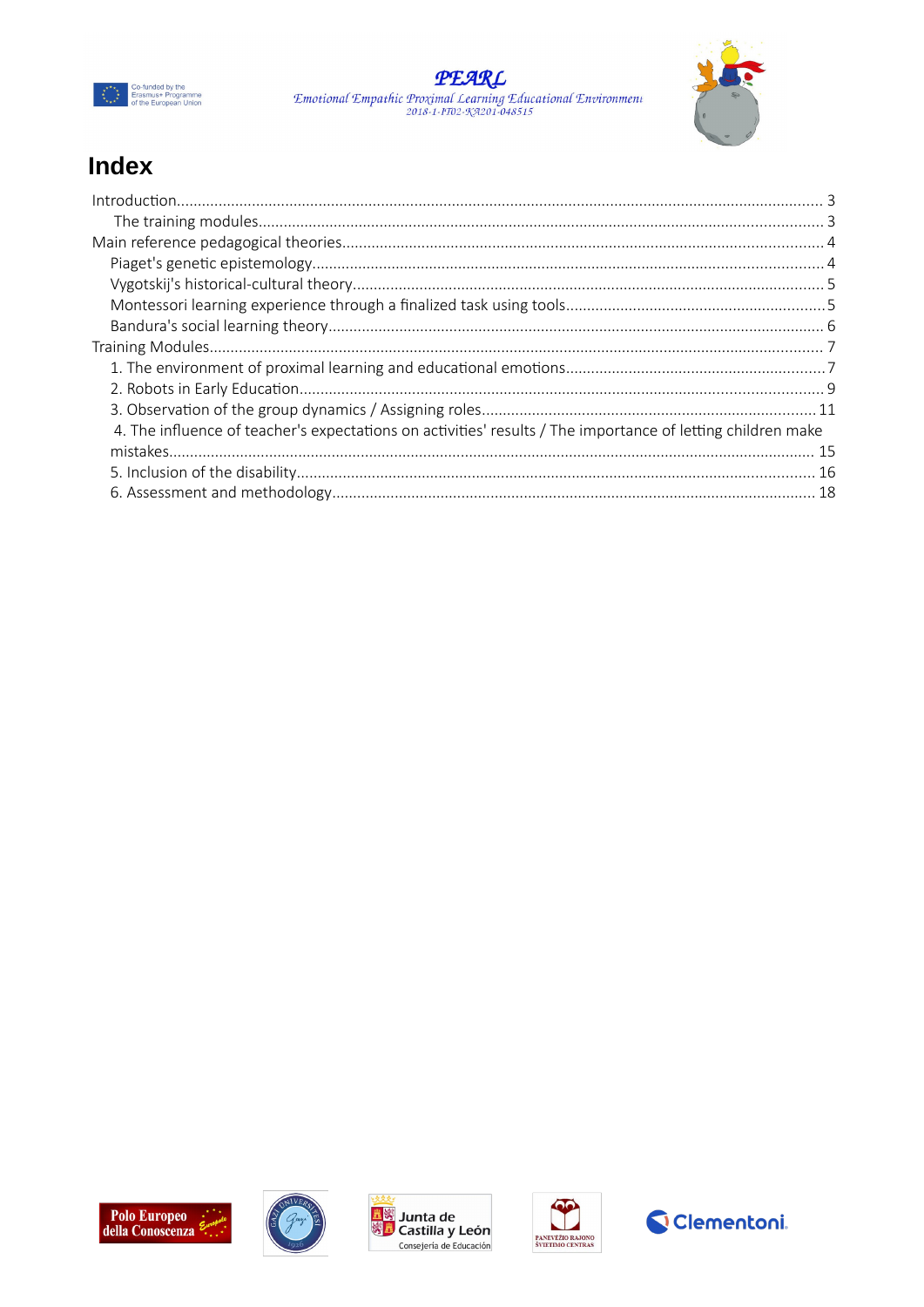## <span id="page-2-0"></span>**Introduction**

The Erasmus+ KA201 project PEARL "Emotional Empathic Proximal Learning-Educational Environment" is a project that aims to develop and validate an educational model, innovative and replicable at an international level, aimed at the very first childhood,  $0 - 6$  years, which favours the growth of children through an empathic and emotional proximal learning educational environment based on group activities. The project has a completely experimental character and aims to create and validate a new inclusive educational model based on concrete and solid neuro-psycho-pedagogical theoretical foundations, integrating academic research (theories of Vygotskij, Piaget, Montessori, metacognitive pedagogy, proximal learning, co -structural, environmental and relational constructivism) with modern educational strategies including peer education, cooperative learning, constructivism and with the use of educational robotics (in particular for the 3-4 and 5- 6 years age group). Robotics is used as a tool for inclusion and open communication strategies and especially for the development of relational and emotional skills, thanks to its use in small group activities. For the age group from 0 to 2 years, the possibility of using simpler robots dedicated to these children has been excluded and have been selected other strategies. Therefore, for this age group, the creation of the empathic and emotional proximal educational environment will take place mainly through activities related to nature and respect for the environment, such as developing the internalization of the sense of eco-systemic belonging with the world.

The PEARL model places the group, peer relations, and the development of empathetic emotions at the center of its action for the creation of a proximal learning space that favors a correct approach to robotics technologies as educational and learning tools. In the relationship with peers, the child can take on different roles and is called to cooperate in the small group and to agree by learning to take the other's point of view (Piaget 1932), developing cooperation and sharing skills. The group relationship does not only lead to empathic emotional development but also to cognitive one: the solution of problems, reached in a shared way, is internalized as the content of thought ("genetic law of cultural development" Vygotskij 1934). The methodologies developed by the project will pay particular attention to the inclusion of all children beyond their talents, potential, personal difficulties, or disabilities.

## <span id="page-2-1"></span>The training modules

The PEARL project aims to develop, test, and validate an innovative and high-quality educational model for the development of an educational environment of emotional and empathetic proximal learning in the age range from 0 to 6 years that can be replicated at the European level. The model lays solid scientific and theoretical foundations in the neurological development of the child and in pedagogy through educational strategies for the development of prosocial skills with the use of robotics.

The proposed program is the basis for training - learning on PEARL model. The program focuses on teacher's support by offering key themes, tools and methods for implementing a different educational approach in preschool. The challenge and innovation of the course are:

- To combine different pedagogical approaches and educational strategies into an effective method
- To provide practical references to the teachers attending the training

The training modules are divided into two sections:

- 1. Pre-training module: an introductory part with the main pedagogical theories from which the PEARL model takes inspiration. Teachers will be required to prepare themselves on this material before the actual course; this way all participants will have a common basis from which the training will start.
- 2. Training modules: based on the contents proposed in the model, the training models collect methods, techniques and topics of the course for educators and pedagogues. A part is dedicated to the implementation of the validation phase



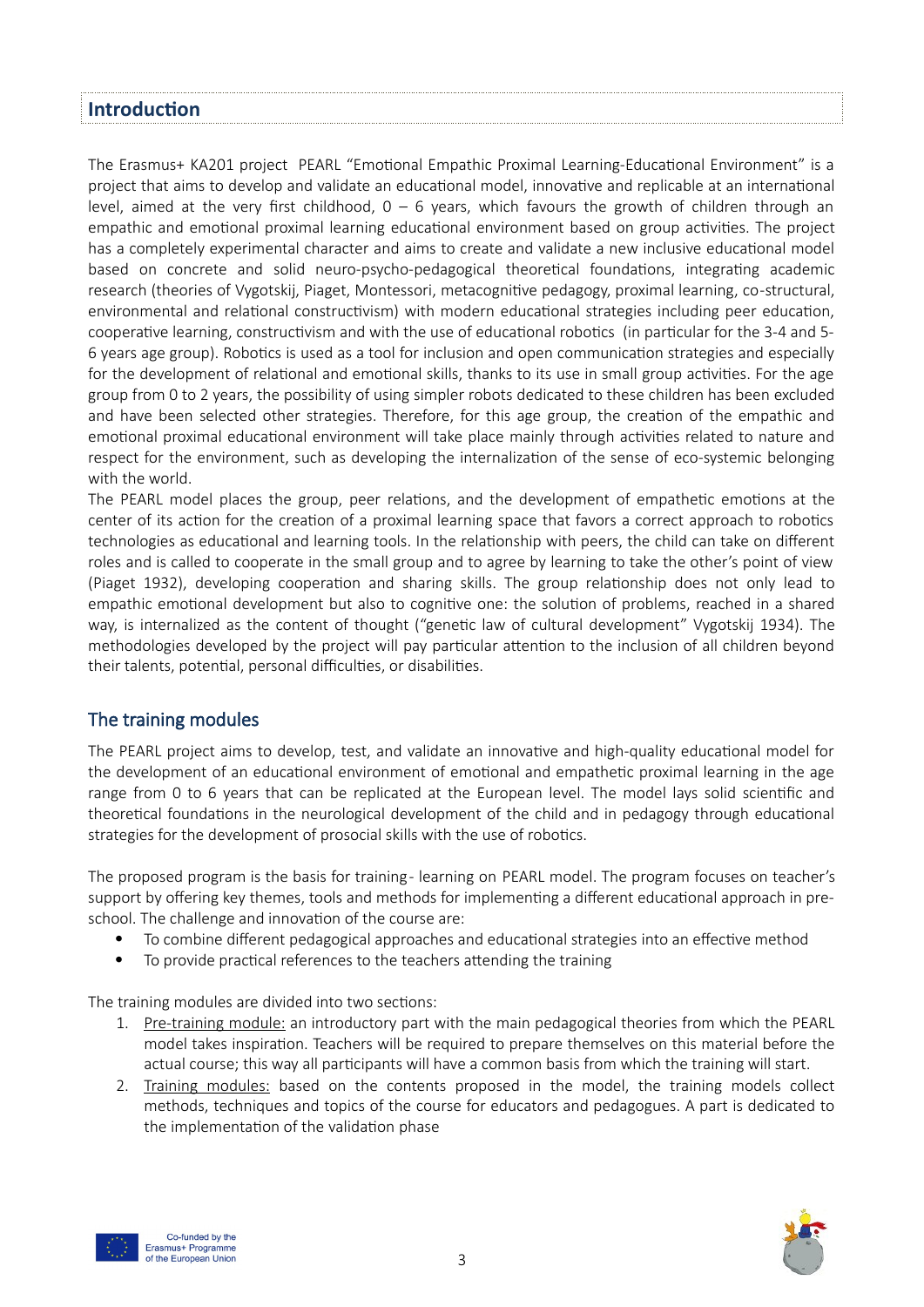## <span id="page-3-1"></span>Main reference pedagogical theories

## <span id="page-3-0"></span>**Piaget's genetic epistemology**

The Swiss psychologist Jean Piaget (1896-1980) has elaborated, during his very long and vast activity, a new "philosophy of the mind" founded on empirical bases and on an interdisciplinary integration that was unknown to philosophy. Despite the traditional occidental philosophy that considers the problem of "knowledge" as central, he has shown that he can find new solutions, expressed in a theory of the mind that has as its fundamental requirement the notion of "development". The achievement of the adult ways of thinking is not immediate, but proceeds by subsequent stages, each one plays a necessary and unavoidable role due to the progressive rebuilding of their functioning.

Piaget considered the development of the structure of the mind as a process of continuous reorganization through the interaction between the mind and the environment. The psychogenesis emerged as an evolution - starting from the birth - from simple mental structures (based on action) to increasingly complex struc tures, based on thought.

Adaptation takes place through two fundamental processes:

- assimilation: allows the body (and mind) to incorporate elements of the external environment into its structures.
- accommodation: produces a change in these structures because of assimilation.

Between assimilation and accommodation, a balance is created that allows the reorganization of mental structures and their ontogenetic development.

According to Piaget the mental development of the child unfolds from childhood to adolescence in two main periods:

- Sensorimotor stage, in the first two years of life.
- Conceptual stage, from two to twelve/fifteen years.

These periods can be divided into various stages. This is a description that still retains its validity today and that represents an essential reference to introduce the concept of evolution of mental structures. In the essential lines, the characteristics of these stages are the following:

• Sensorimotor stage - the child progressively develops his own modes of interaction with the environment.

◦ In the first month perception and movement are uncoordinated functions (sees an object but does not know how to grasp it). Then the child adapts the two functions, at the beginning in a rigid way, then more and more adapted to the environment.

◦ Between 4 and 8 months the child learns that objects are separated entities and that they continue to exist even if they disappear from the visual field ("permanence of the object" and "permanence of the person"). Images of people and objects are thus formed that are not directly perceived and on which the mind can operate

• Conceptual period - introduction of language and symbols in mental operations.

◦ Preoperational stage (from 2 to 7 years):

▪ Symbolic function substage (up to about 4 years), the classification of objects into categories begins according to certain properties; the "symbolic play" begins

▪ Intuitive thought substage (from 4 to 7 years), the mental operations of classification and serialization of objects are developed.

◦ Concrete operational stage (from 7 to 11 years), in which the child develops the ability to mentally operate on objects using concepts such as number, weight, volume and so on. The fundamental principle of conservation is conquered.

◦ Formal operational stage (from 12 to 15 years) is the stage of completion of the mental development of the child. It can perform mental operations regardless of the reference to real people and objects, using concepts and symbols.



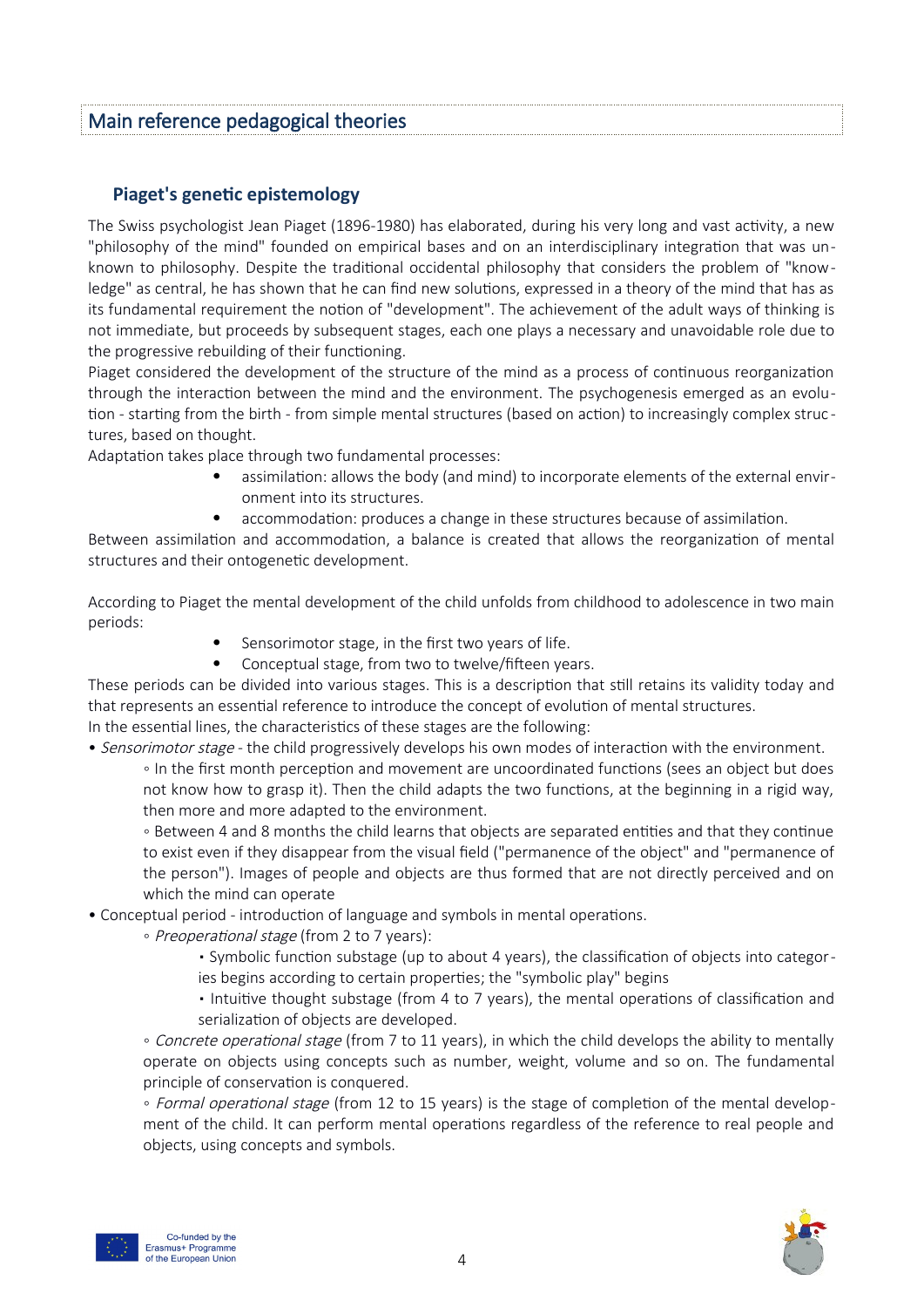## <span id="page-4-1"></span>**Vygotskij's historical-cultural theory**

The theory of Lev S. Vygotskij (1896-1934) was developed between the 1920s and 1930s but remained mostly unknown until the 1960s, before becoming the focus of research and studies in the 1980s.

The main innovation introduced by the Russian psychologist is the attention to the genesis of the consciousness of the human psyche.

According to Vygotskij the difference between animals and men is a qualitative leap characterized by the development of higher psychic processes dependent on the historical-cultural context in which a child grows. Both the lower and higher psychic processes are material processes that take place in the brain, with the difference that the higher psychic processes develop in relation to the social and cultural environment.

The contents of the adult's thoughts have been acquired and processed as external (culturally determined) tools, which have become internal instruments over time. Ontogenetic psychic development is therefore a cultural development, as it is essentially based on the process of internalization of the means provided by the socio-cultural environment. Vygotskij defines this process as the "genetic law of cultural development", for which the psychic functions developed in social relations (interpsychic functions) subsequently become internal to the individual (intrapsychic functions).

According to the Russian scientist the school represents the main cultural mediator that the child meets in the first years of life. The relationship between teacher and pupil is not a mechanical process of unidirec tional transmission of information from the first to the second, but rather as a circular process of teaching by the teacher and learning by the learner. Therefore, the interpersonal and social character of education is underlined.

Within the framework of this conception, Vygotskij elaborated the concept of "Zone of Proximal Development", that is the area of mental activity that the child can reach with the help of adults, and which comes to be added to the mental activity that he can produce on his own. While this latter activity fundamentally de pends on ontogenetic maturation, the socially mediated mental activity anticipates and disengages from these maturing stages. With the help of the teacher the child produces a cognitive performance which he/ she would be able to reach at a later (next) stage of his/her development.

In general, the Development Zone is that area between the development level that an individual has at a given moment and the potential level that he/she can reach if guided by an experienced partner (mediator). According to this principle the child learns (and grows) through subsequent stages that are not generally defined for the human species but are epigenetically and socially declined individual by individual. It is the current situation and the context that determines the "proximal" significant learning area, or those learning that the child is ready to achieve.

In other words, each child has his /her own development potential and educators, and teachers must be able to grasp exactly what a child could do with their help. The activities proposed to the single child should be planned so that they are not too easy, because they would lead to boredom, or too difficult because they would risk demotivating the child.

## <span id="page-4-0"></span>**Montessori learning experience through a finalized task using tools**

The Montessori approach adopted a philosophy arguing that every child should be given their own domination and freedom. It is a child-centered approach that allows children to learn at their own pace. In the Montessori approach, it is emphasized that the five sense organs must work actively in learning (Koh and Frick, 2010). The PEARL Education Model also gives importance to children's learning by doing and experiencing.

Maria Montessori (1870-1952) was among the first women to graduate in medicine in Italy and devoted herself to psychiatry andchildhood.

Her method began to develop when she turned her attention to observing children between three and six years of age. Her predecessors Séguin and Itard had initiated what she would later develop as her own method for the development of the child in the midst of growth and discovery of the world. The three doc tors had in common their observation of children with sensory deficits or various forms of disability. This particular one represents the starting point for the birth of an educational path based on sensory stimulation, especially tactile stimulation. In fact, the resulting material, especially that of the Montessori method, aims



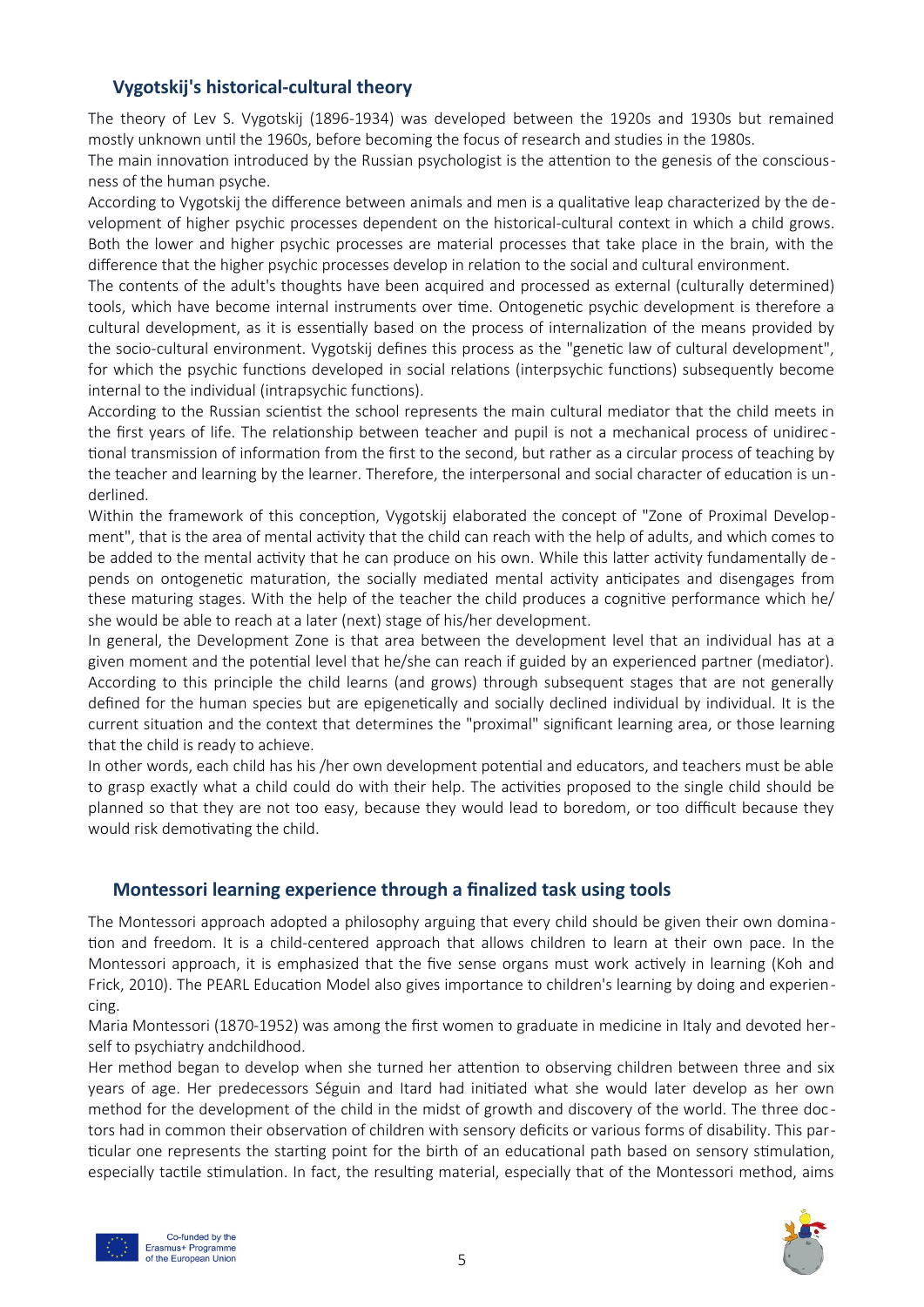to work on fine motor skills and eye-hand coordination. All the activities created aim at educating the senses and show a strong connection between the use of touch and the possibility of cultural and psychological growth. Montessori focuses on hands that touch, manipulate, discover, search and create. This woman was able to intuit what neuroscience confirmed almost a century later: experiences, actions and relationships with objects, through the senses, implement synaptic connections. The materials are objects that have the power to make an abstract concept experiential and keep it active through reiteration.

According to Montessori, another fundamental element that helps the child to grow is error. In the course of an activity, the child experiences mistakes (e.g. playing a game of interlocking pieces), which become essen tial for growth. By nature, mistakes are not a source of anxiety; on the contrary, they are a valuable part of the learning process. Mistakes stimulate reasoning, changing strategies in order to achieve a goal. Maria Montessori calls it the child's friend.

Montessori underlined also the unique importance of two elements that are indispensable for the harmonious growth of children: the teacher and the class group. The former has a special task, which is to 'open the way', to be a guide for those who are discovering the world and themselves. The teacher never replaces the child, but lets the discovery be the real teacher that will trigger learning. The second (the group of peers) is essential for communication and the building of relationships capable of promoting and pursuing a common goal: to achieve a harmonious and complete development through the experimentation of the surrounding world (in our case, a learning environment designed specifically to achieve this goal).

## <span id="page-5-0"></span>**Bandura's social learning theory**

The research of Albert Bandura (1925-2021) expanded knowledge about learning processes, drawing attention to the various ways in which social experiences contribute to personality and conduct regulation. Bandura, distancing himself from the current of behaviourism, emphasised how learning does not only occur through direct contact with the elements that influence conduct, but how it can be mediated through the observation of other people through a process of modelling.

Bandura's social learning theory emphasizes the importance of observing, modelling, and imitating the behaviours, attitudes, and emotional reactions of others. Behaviour is learned from the environment through the process of observational learning.

In society, children are surrounded by many influential models (individuals that are observed) that provide examples of behaviour, such as parents within the family, characters on children's TV, friends within their peer group and teachers at school. Children pay attention to some of these people (models) and encode their behaviour. At a later time they may imitate (i.e., copy) the behaviour they have observed.

There are three core concepts at the heart of social learning theory.

1. People can learn through observation.

Bandura identified three basic models of observational learning: a live model (which involves an actual individual), a symbolic model (which involves real or fictional characters), a verbal instructional model (which involves descriptions and explanations)

2. Internal mental states are an essential part of learning process.

Bandura noted that external, environmental reinforcement was not the only factor to influence learning and behaviour and identified also intrinsic reinforcement as a form of internal rewards, such as pride, satisfaction, and a sense of accomplishment.

3. Just because something has been learned, it does not mean that it will result in a change in behaviour.

Individuals do not automatically observe the behaviour of a model and imitate it. There is some thought prior to imitation, and this consideration is called mediational processes. This occurs between observing the behaviour (stimulus) and imitating it or not (response). Furthermore, we have a lot of cognitive control over our behaviour and just because we have had experiences of violence does not mean we have to reproduce such behaviour.



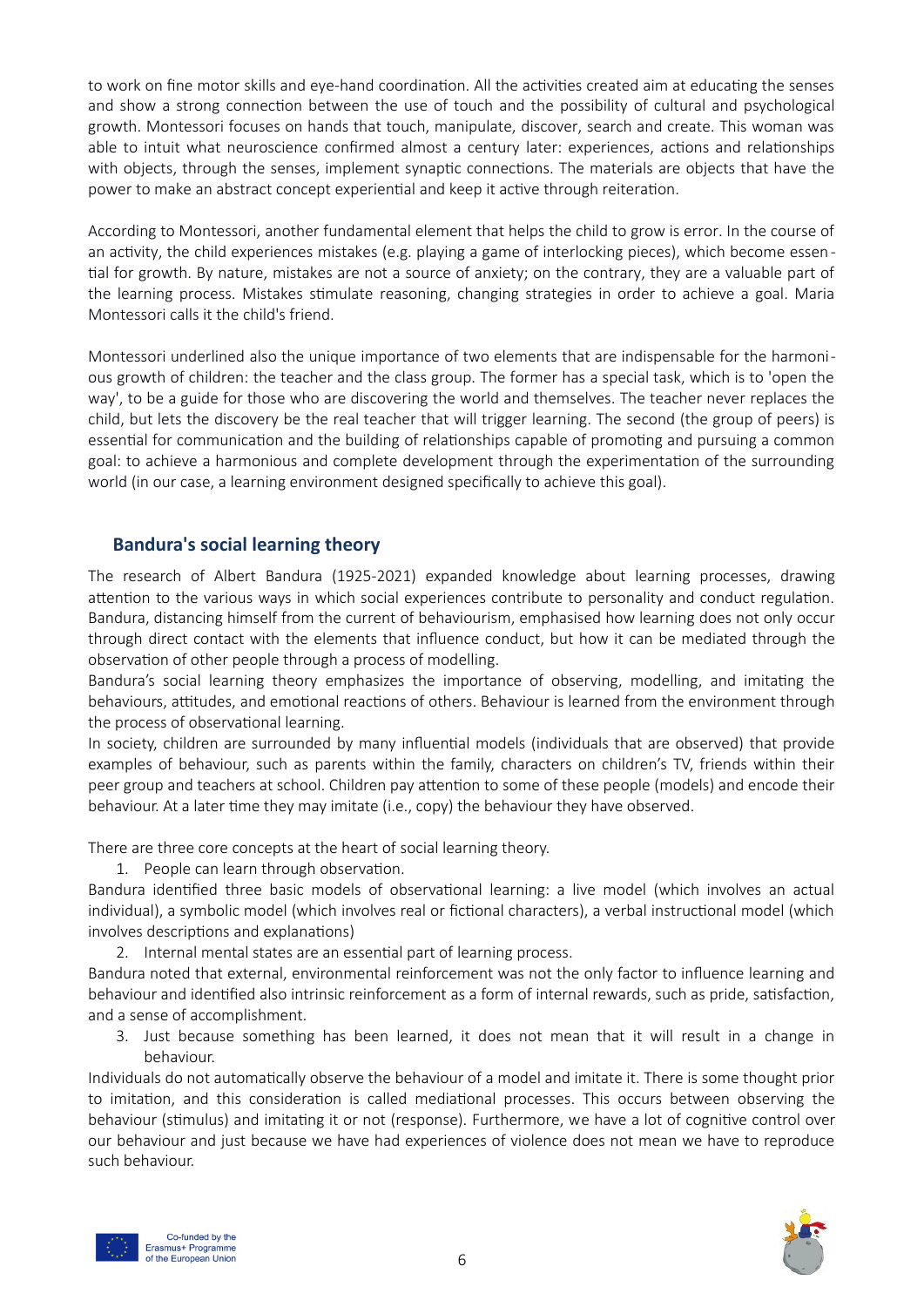The social learning is influenced by three aspects. First, the child is more likely to attend to and imitate those people it perceives as similar to itself. Consequently, it is more likely to imitate behaviour modelled by people of the same gender. Second, the people around the child will respond to the behaviour it imitates with either reinforcement or punishment. If a child imitates a model's behaviour and the consequences are rewarding, the child is likely to continue performing the behaviour. Third, the child can also take into account of what happens to other people when deciding whether or not to copy someone's actions. A person learns by observing the consequences of another person's (i.e., models) behaviour. This is known as vicarious reinforcement.

One of the most important aspects of Bandura's view on how personality is learned is that each one of us is an agent of change, fully participating in our surroundings and influencing the environmental contingencies that behaviorists believe affect our behaviour. According to Bandura, social learning theory emphasizes that behaviour, personal factors, and environmental factors are all equal, interlocking determinants of each other. This concept is referred to as reciprocal determinism.

#### References

Koh, J. H. L., Frick, T. W. (2010). Implementing autonomy support: insights from a montessori classroom. International Journal of education, 2(2), 1.

## <span id="page-6-1"></span>**Training Modules**

#### <span id="page-6-0"></span>**1. The environment of proximal learning and educational emotions**

#### Abstract

During the training the definition of environment of proximal development and educational emotions are presented and discussed. The goal is to learn the innovative pedagogical approach of PEARL and how it can improve the children's development. The examples of practical activities offered that allow mapping theory with practice.

#### Learning outcomes

Be able to understand the general approach of PEARL for pre-school education Be able to identify the importance of educational emotions and proximal learning environment

#### Type of the input

Presentation

#### Module content

The PEARL education model places peer relationships and the development of empathic emotions at the center of the model, as well as group interaction. Children turn to their peers at moments of difficulty that they face in accordance with their level of development. In relationships with peers, the child can take on different roles, cooperate in a small group, learn the perspective of others and develop sharing skills. Group relationship provides not only emotional development but also cognitive development: solving problems together is internalized by children. In the PEARL educational model, educational robotics and nature activities have been applied to create challenges appropriate to children's developmental levels. The model aimed to demonstrate that these issues, which are generally related to cognitive development, can develop empathic skills such as cooperation and sharing in children when the proximal educational environment is created.

#### Educational Emotions



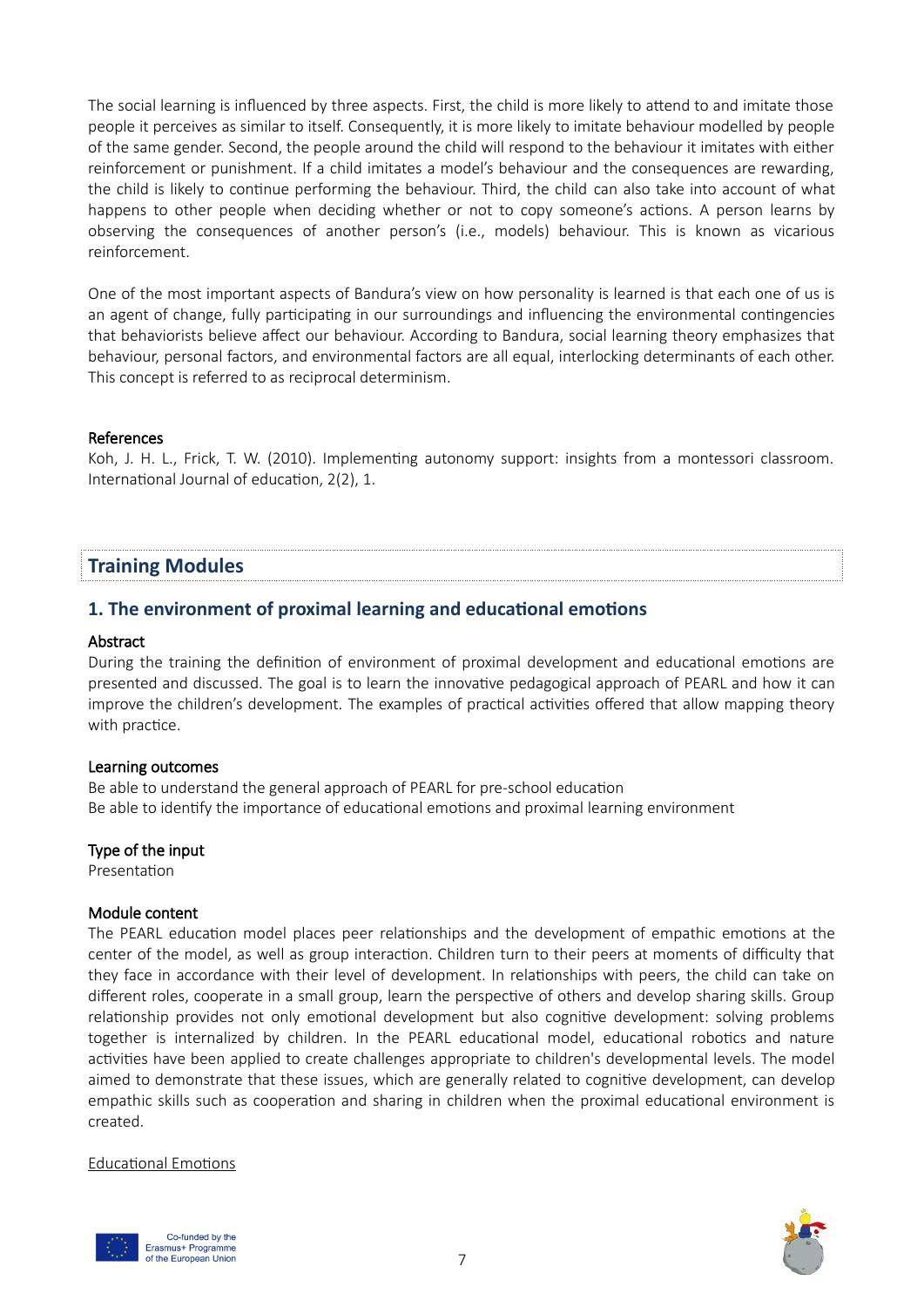Educational Emotions are those that lead to the well-being of the child, that facilitate harmonious development and that stimulate the educational process, for example joy, trust, interest, serenity, …

When talking about emotions we usually refer to positive and negative emotions.

By negative emotions we do not mean those such as anger, sadness, fear. It is important that children learn to know and express these emotions because they are part of life and have their own personal, developmental and social function.

By negative emotions we refer to those that are non-educational, that cause a block in the educational and growth process. One of the non-educational emotions on which it is essential to act is the fear of error and of making mistakes. An empathic and emotional educational environment permit to develop a positive view of the mistakes as part of the growth.

Growing and learning in a positive, empathetic and emotional educational environment allow children to develop a better self-knowledge and to increase their social and relational skills. An empathic environment that welcomes the children, freeing them to express themselves to the best of their abilities and in which they learn to express their own emotions and recognise those of others.

In early childhood, communication is mainly through this aspect. Being free to act and communicate, in an environment that provides educational stimulation through group activities, children develop a greater ability to communicate non-verbally and to understand the communication of others, improving empathy.

Play is a natural regulator of social relationships and its value in education should be strongly taken into account not only in early childhood.

Since educational emotions are based on what brings a feeling of well-being to the child, play is one of the most useful elements in understanding the application of this approach. Play is not just about having fun. Through play, the child can: experiment with new cognitive paths, safely explore its limits, strengthen skills, overcome the fear of error and judgement, strengthen social (and pro-social) skills,…

During social play, children develop their ability to control themself and their reactions. In play there are rules that must be followed, but at the same time play is characterised by imagination and creativity. Play allows the progressive acquisition of the ability to be in a group and to develop divergent and creative thinking.

## Proximal Learning Educational Environment

The 'Proximal Learning Environment' is an evolution of Vygotskij's concept of Zone of Proximal Development. It is a transmission of knowledge, responsibilities, roles and intuitions in groups, where peer education becomes a collective, evolutionary learning process. The concepts of proximity is no longer only mental/cognitive, but it takes also its concrete meaning of closeness. The group relationship, in the actual space of the class where the children act and play, fosters and nurtures the potential development of each child capacities and abilities.

Group relationships stimulate abilities, like collaboration and positive communication, they facilitate peer scaffolding and mutual help. This learning takes place playfully and naturally, developing attitudes of listening to each other.

The group also acts as a motivator for the learning experience: the experience of frustration while facing difficulties is shared (and therefore better experienced), children with greater abilities become an example to be followed, communicative exchanges make the experience richer and more stimulating. Within a group emerge dynamics of closeness and estrangement, inclusion and exclusion that intensify emotions and structure the child's personality. The respect and understanding for the emotional aspects is fundamental in the proximal learning educational environment, that is why we have underlined the importance of create an empathic atmosphere. All the children have to feel understood and respected in the expression of their feelings.

#### Theoretical references

Piaget: empathic emotional development in the relationship with peers, (taking different roles and points of view)

Vygotskij: cognitive development internalizing the processes to reach a shared solution Montessori: learning experience through a finalized task using tools



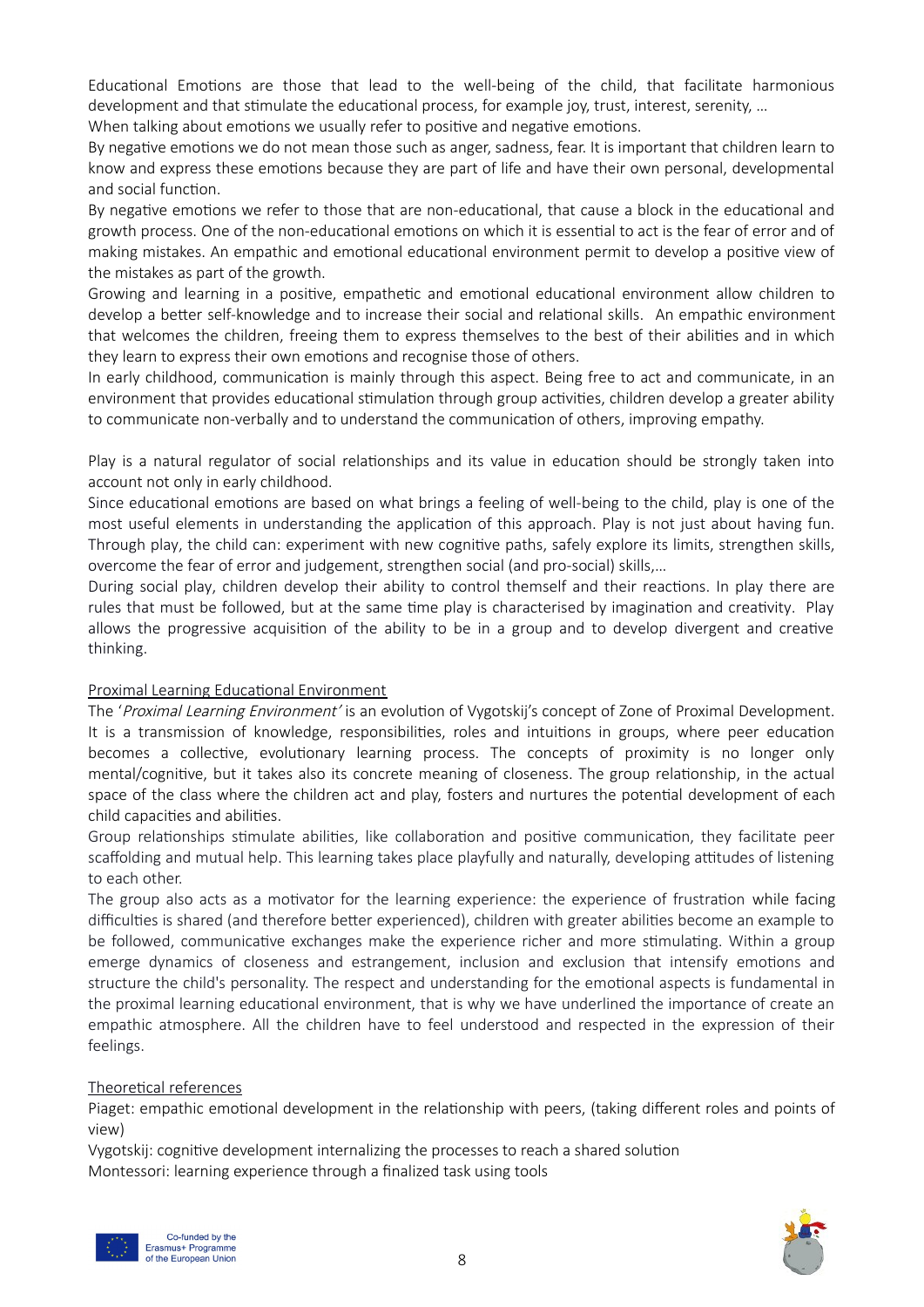## <span id="page-8-0"></span>**2. Robots in Early Education**

#### Abstract

During the training, the main concepts of educational robots in early education are presented and discussed. The goal is to learn the benefits, challenges, and strategies of incorporating educational robots in early education. The examples of practical activities offered that allow mapping theory with practice.

#### Learning outcomes

Be able to recognize the benefits, challenges, and strategies of incorporating educational robots in early education

Be able to analyze and identify specific difficulties in learning and teaching with educational robots

#### Type of the input

Presentation, practical activities

#### Module content

Educational Robotics refers to the theories and studies of Papert based on the advantages of using simple robots for educational purposes. Constructivism of Papert states that learning is more effective when it is not only mental but is supported by an actual construction, by an activity such as the construction of a significant project. The best learning will not come from finding better forms of instruction but from offering the learner better opportunities to build (Papert, 1999). We know far more than we can explain or provide evidence. This phenomenon is named "Polyani's paradox" (2014) and tell us that we have greater capacities than we can evidence. This is nowhere more apparent than in the educational field. Never has this been more prescient than in our era. Intuition allows us to 'know' something before we have analyzed it rationally.

Schools are places in which rational decisions dominate, but the wealth is not in our ability to read texts or solve mathematical equations. Our wealth is due to the deep-down-things that make us human - those 'harder to teach/harder to measure' qualities fitted in all of us, like creativity, instinct, intuition, curiosity, etc. As we must prepare the citizens of the world to communicate, cooperate and collaborate. New generations will need abilities to operate at higher-thinking levels and learn to share their knowledge.

Experts suggest that education should focus on improved inter & intrapersonal communication for problemsolving, interaction and behaviour. This will facilitate increased innovation and creativity, depending on group-sharing, discussing, reviewing, and refining ideas, to fit students for more interactive, discursive roles. Children seem to possess a natural fascination for robots.

#### Potentiality of robots at early ages

1. The brain has an emotional filter known as 'amygdale', filtering incoming stimuli and information. It accepts information and stimuli only if it is 'stress-free. This implies the more positive emotions we introduce our kids to, the more we will promote development.



**Figure 1 – Example**



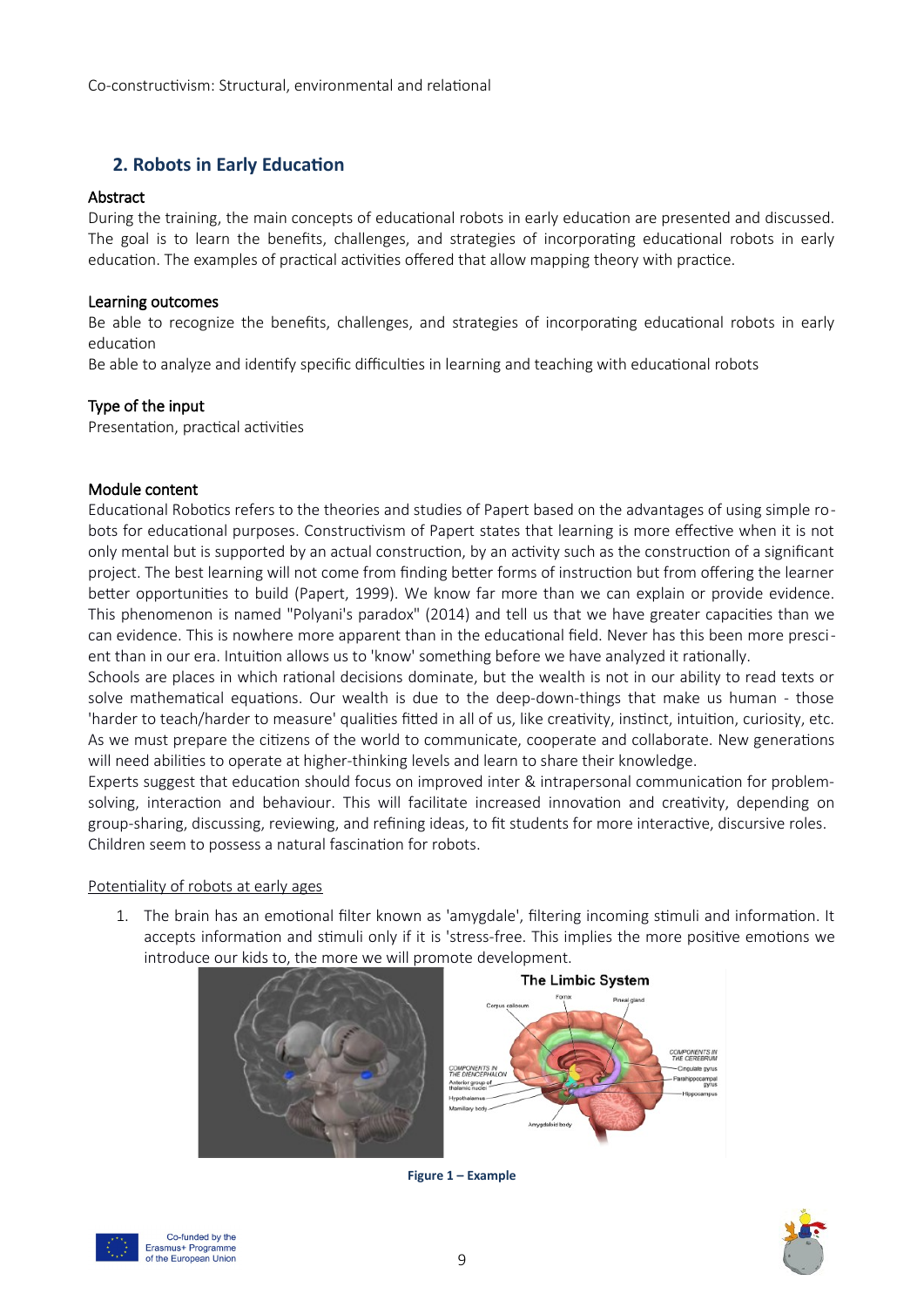- 2. If a child's emotional center identifies stress, it prompts the brain to fight, flock, flight, and freeze back. It simply means that when the learning environment is stressful, kids tend to cry or throw a tantrum (fight), want to run away from the activity (flight), start behaving aggressively as a class (flock), are unable to reply or respond (freeze).
- 3. The most critical role of early years educators and parents in fostering learning is to provide the stimulation and encouragement to help children develop and practice their thinking, learn by DO-ING, make mistakes, and learn from them (Dr. Swati Popat, 2019).
- 4. When we support children in this, we help children take significant steps towards becoming confident.
- 5. The new millennium requires children to live in an ever-changing technology-filled world.
- 6. Supports student-centred teaching.

#### Cognitive and relational aspects

- 1. The possibility to give the robot a series of commands and see them executed correctly gives children a sense of control over the outside world.
- 2. The team spirit strengthens a sense of belonging and decreases the risk of hostile attitudes. Robots focus on the story-telling structure to encourage the assembly of ideas, formal communication, cooperation, and creativity. Students in groups are challenged to come up with solutions. Time and quality of attention are increased compared to traditional classes. Through play children learn from direct experience, this is, they are allowed to observe and experiment. Children appreciate the value of working in a positive atmosphere and constructive relationship, based on respect.
- 3. Students help or are helped by peers to discover their own and the abilities of others. Educational Robotics is an inclusive tool, proposing other paths to access knowledge, backed by group activities.
- 4. The use of robotic tools facilitates team learning. In peer groups or as a school class, students can discuss freely and propose solutions in what is called 'proximal learning' (Vygotskij). The specific context is a game, creating possibilities among pupils.
- 5. In education, robots fulfil learning targets more quickly, accurately, and successfully, allowing teachers to concentrate on character and competence building for students.
- 6. Educational robotics creates a combination of fun and education to make the students interested in learning (Eguchi, 2014).
- 7. Carrying out increasingly complex tasks increases self-confidence and abilities and therefore increases self-esteem.
- 8. The added value of using robotics is to create a learning environment based on fun, where children are fascinated by the novelty, as mentioned above.
- 9. Through engagement, Educational Robots can foster positive emotional states and social relationships that promote positive learning attitudes and environments, which improves the quality and depth of a student's learning experience.

## A step forward: From educational robotics to prosocial robotics.

- 1. Prosocial Robotics is a more powerful tool to promote social relations. Work in a team stimulates collaboration among students, and therefore everybody has the opportunity to participate in group activities, improving social relationships with other pupils.
- 2. Robotics activities used as group activities can be essential for developing social and prosocial skills. For that mean, activities should have a playful basis, and it is the game that allows students to feel in a protected environment, experiment with different roles and talk about themselves in a mediated or metaphorical way.



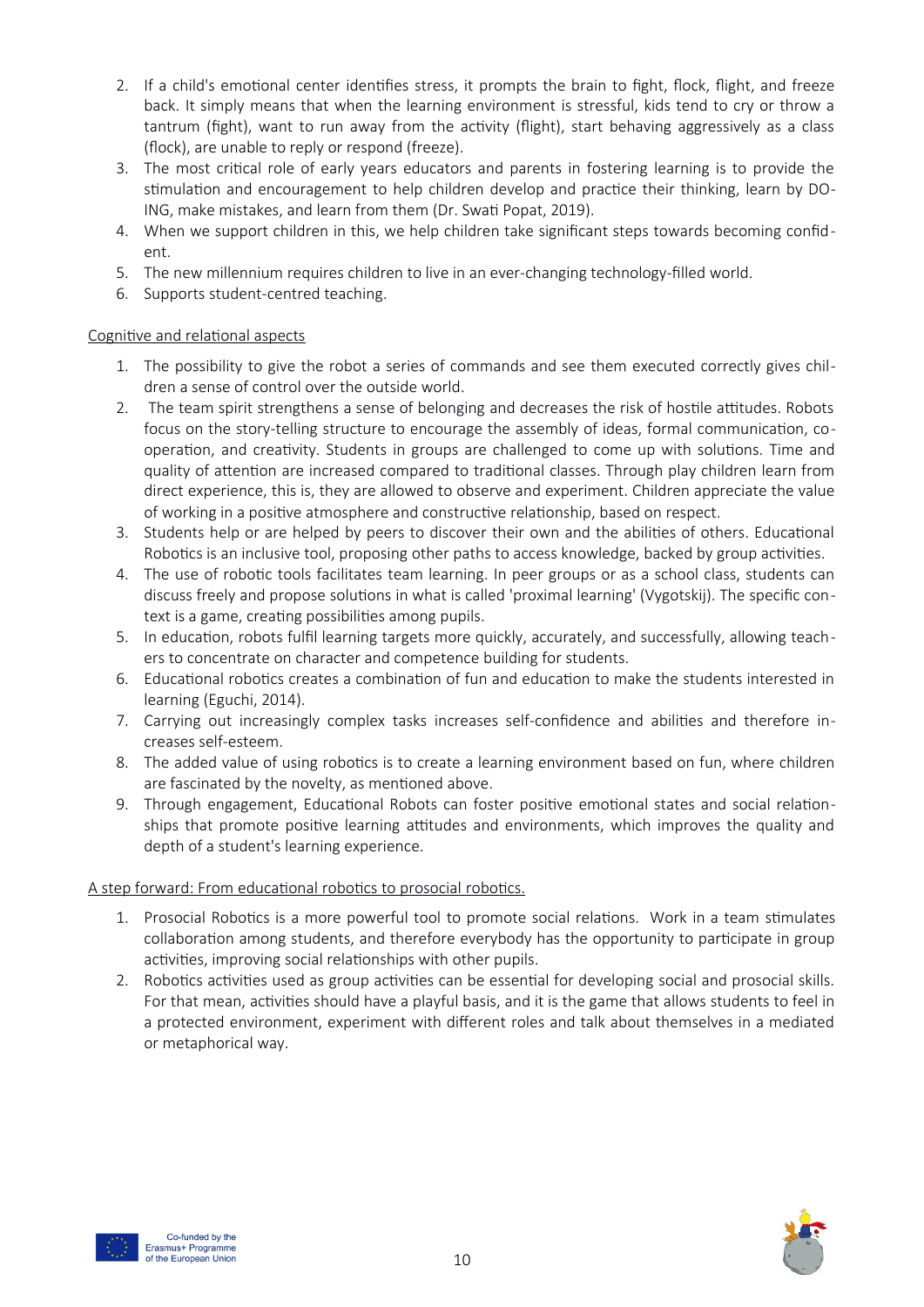

## **Figure 2 – Example**

#### References

- 1. Catlin, Dave & Blamires, Mike. (2010). The principles of Educational Robotic Applications (ERA): a framework for understanding and developing educational robots and their activities.
- 2. Eguchi, Amy. (2014). Educational Robotics for Promoting 21st Century Skills. Journal of Automation, Mobile Robotics & Intelligent Systems. 8. pp 5-11.
- 3. Sage, Rosemary & Mateucci, Ricarda (Ed.)(2019). The robots are here. Learning to live with them. University of Buckingham press.
- 4. Toh, Lai & Causo, Albert & Tzuo, Pei-Wen & Chen, I-Ming & Yeo, Song. (2016). A Review on the Use of Robots in Education and Young Children. Educational Technology & Society. 19. Pp 148–163.
- 5. Popat Vats, Swati (2019). Nurturing coding skills in young children.
- 6. (ES)- https://www.unir.net/educacion/revista/robotica-educativa/

## <span id="page-10-0"></span>**3. Observation of the group dynamics / Assigning roles**

#### Abstract

During the training, the main concepts of group dynamics are presented and discussed. The goal is to learn strategies of group dynamics and prospects of assigning roles. The examples of practical activities offered that allow mapping theory with practice.

#### Learning outcomes

Be able to apply a collaborative learning approach in practice Be able to analyze and identify specific difficulties in group dynamics

#### Type of the input

Presentation, practical activities

#### Module content

Relational Dynamics is an approach to leadership and life that draws on theories and tools from a wide and eclectic range of sources, including person-centred coaching, psychology, emotional intelligence, NLP (neurolinguistic programming) and contemporary research into leadership and modern-day communications.



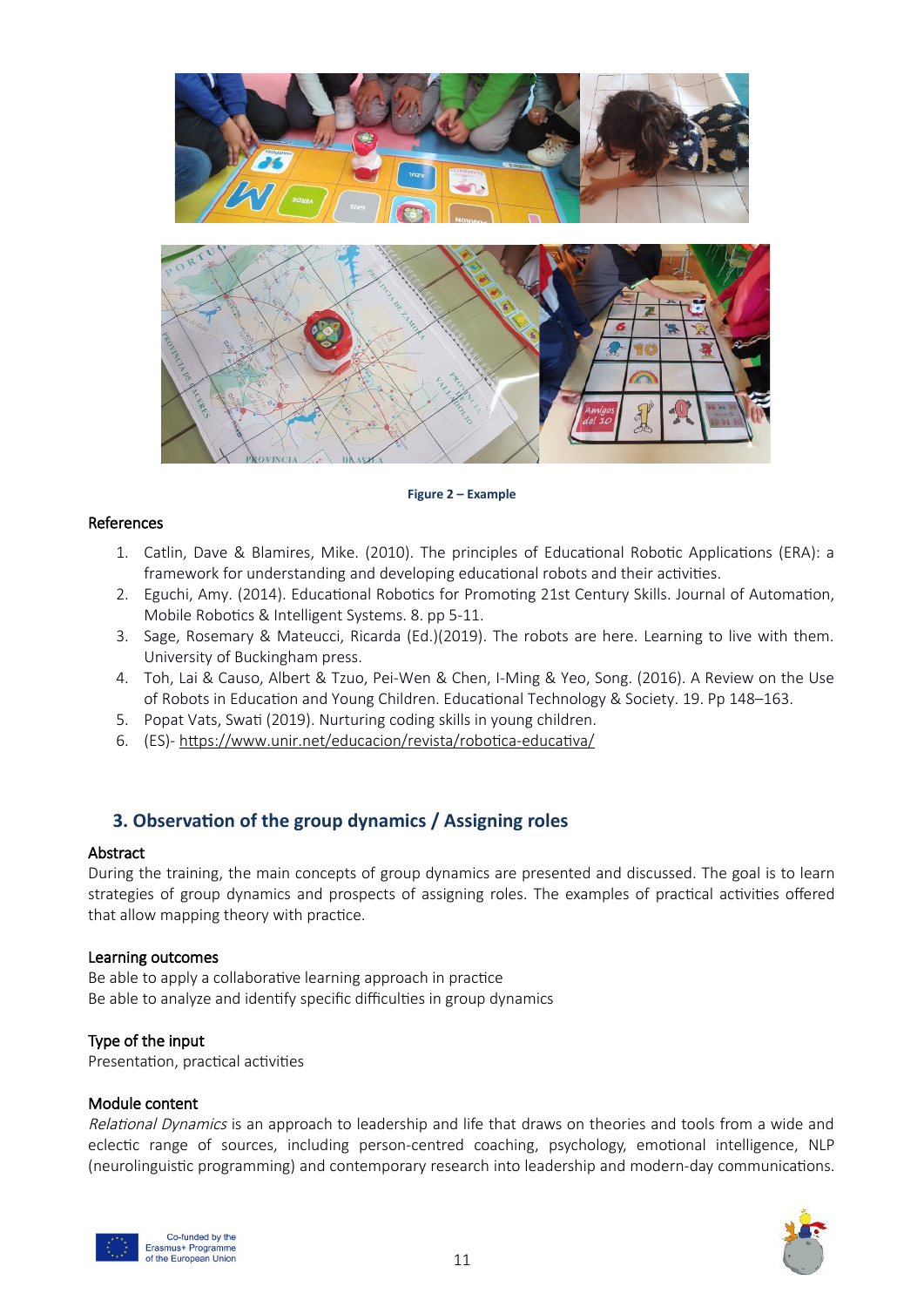This is the art of interaction with self and others. The interaction can be one to one, one to two and so on..., mutual or one-way.



**Figure 2 – Example**

A sociogram is a graphic representation of social links that a person has. It is a graph drawing that plots the structure of interpersonal relations in a group situation.





PEARL is based on group work as a teaching and learning methodology. When children are working in groups, they are working collaboratively. Cooperative learning is a form of collaborative learning, in which the group works together to maximize their own and each other's learning. In cooperative learning, the development of social skills is very important.



**Figure 4 – Example**

The benefits of cooperative learning:

- 1. It helps to raise the achievement of all students.
- 2. It helps to build positive relationships among the students, thus creating a learning community in which diversity is valued.
- 3. It gives students the experiences they need for healthy social, psychological, and cognitive development (Johnson, Johnson and Holubec, 1998).



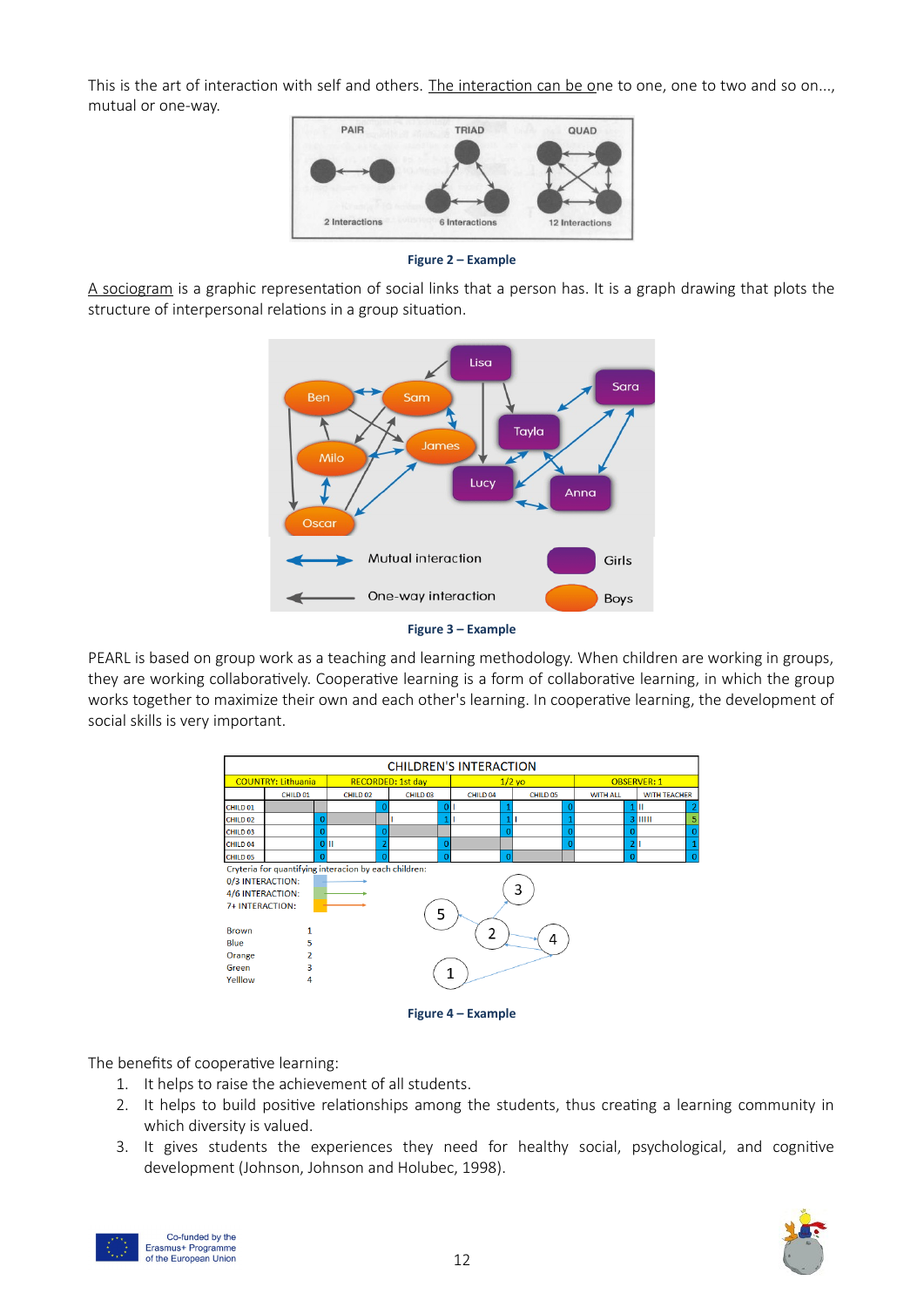Why is a role important?

- 1. A child is obliged (to some extent) to participate in the activity –> more efficient learning
- 2. Provides the structure, rules, and mutual agreements that everyone tries to follow –> self and socialawareness
- 3. Allows a child to try different roles  $\rightarrow$  learn about themselves more
- 4. Learning takes place through a dialog among children in a social setting -> learns to communicate and express themselves
- 5. Enhances the ways to involve children with special needs (including learning disabilities and attention deficit disorders) –> personalized

Learning with roles enhances 4 dimensions:

- 1. Social promotes social interactions, helps develop oral communication skills, gives the chance to teach and learn desired/appropriate behaviours and other social soft skills.
- 2. Psychological enhance student satisfaction with the learning experience, develop interpersonal relationships among students, helps to build student self-esteem, higher self-efficacy, creates a safe, nurturing environment, promote an encouraging environment.
- 3. Academic verbalization plays a significant role in task solution, thus it helps them to develop more clear concepts, there is more of a potential for success when students work in groups. Individuals tend to give up when they get stuck, whereas a group of students is more likely to find a way to keep going.
- 4. Assessment It provides instant feedback, it helps to detect misconceptions early enough to correct them, use more authentic assessments such as observation, peer assessment and writing reflections can be incorporated, ensures individual accountability.

#### What is the ideal group size?

It depends on the children's age, the children's experience, the nature of the learning activity, the time available, the materials available, etc.

How to assign the roles?

- 1. Random assignment e.g., perhaps by choosing a coloured piece of paper or a ticket from a jar with a particular sign for the role.
- 2. Teacher assigned roles the teacher strategically decides on each role in a group.
- 3. Self-assigned roles the children choose their own roles. It is sometimes stated that this is the least preferable way of assigning children to roles, as high achieving children tend to put other children into the shade. There is also a danger that the same role frequently will be selected by the same child. However, the teacher knows his/her class best, and there may be occasions when the selfselected group.



**Figure 5 – Example**

Roles in PEAR: The groups are formally structured, and each person in the group is assigned a certain role.

3-4 years with robot 3-4 years without robot



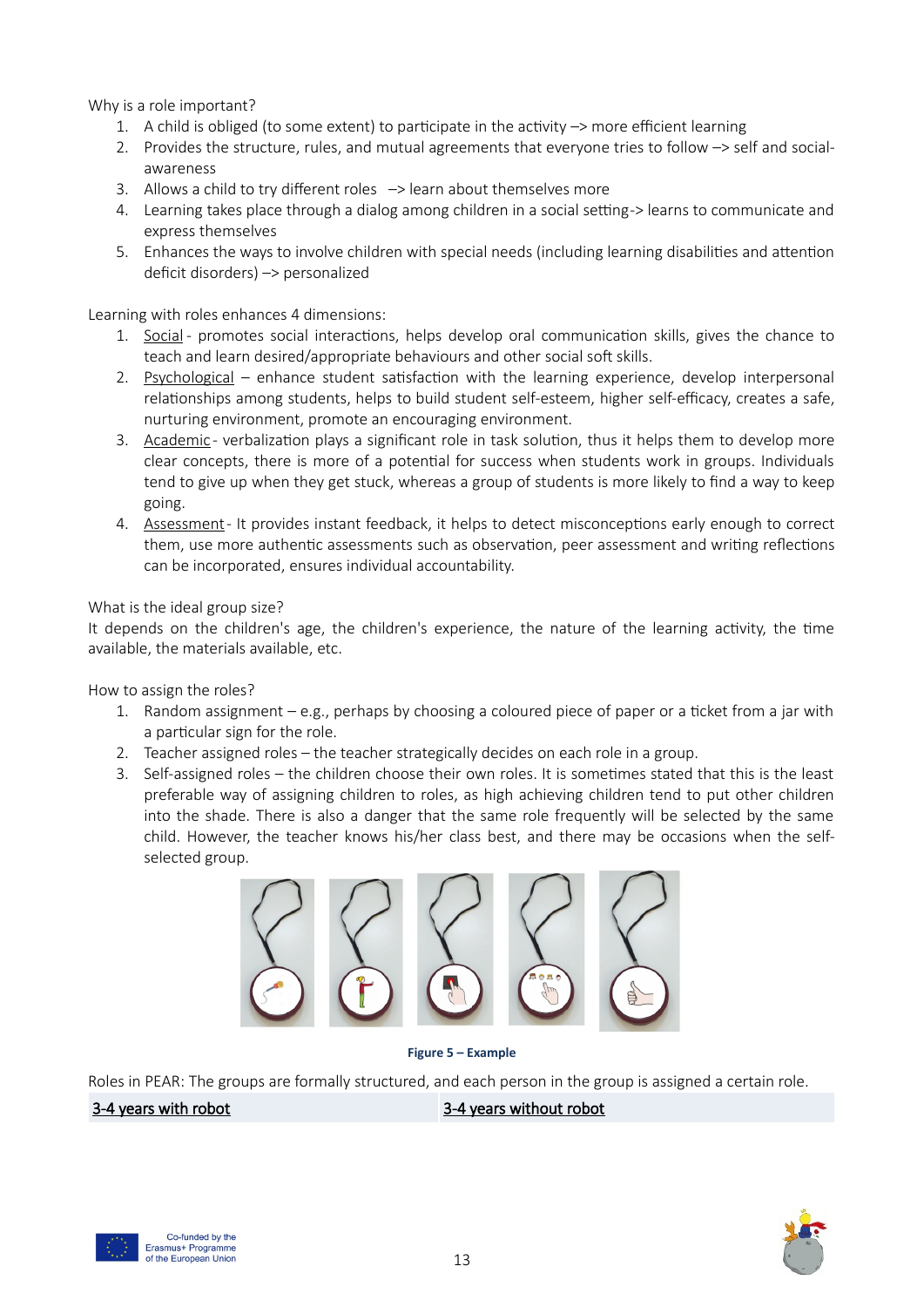- 4. Broadcaster: Propose the sentence to build. Read the sentence written with images and geometric figures. Remind the task or tasks to the group.
- 5. Custodian: Ensure the order and that everyone is respecting their role avoiding fights within the group. He/she will also place the happy faces for the evaluation.
- 6. Coach: decides who should answer. He/she will decide who has top ut the image on the panel with velcro or in the panel for the geometric figures
- 7. Referee: he/she will decide whether the result is fine or if the group needs to rethink about it and change if needed
- 8. Actor: press the buttons on the robot, following the agreement of the group.
- 9. Broadcaster: Reads the sentence written with images and geometric figures Reminds the task to the group.
- 10. Custodian: Ensures the order and that everyone is respecting their role avoiding fights within the group. He/she will also place the happy faces for the evaluation.
- 11. Coach: decides who should answer. He/she will decide who has top ut the image on the panel with velcro
- 12. Referee: he/she will decide whether the result is fine or if the group needs to rethink about it and change if needed
- 13. Actor: he/she will attach the colour or the geometrical shape in the second velcro



**Figure 6 – Example**

#### Some tips

- 1. Do not use every role when doing group work. The main roles are the manager, encourager, recorder keeper and reporter. The entire group/class could evaluate and reflect at the end of the activity.
- 2. Revolve the roles within the group on a regular basis.
- 3. Adapt the roles to suit the activity and needs of the class; for instance, if you are using group work in creating art, you may not always need a record keeper.
- 4. Groups work best when there is no more than four/five within the group. It is proven that groups of seven or more are not productive and do not work efficiently.
- 5. After modelling, allow the children time to create rules for group work to optimize time and learning.

#### References

- 1. Johnson, D. W., Johnson, R., & Holubec, E. (Eds) (1987). Structuring Cooperative Learning: Lesson Plans For Teachers. Edina, MN: Interaction Book Company.
- 2. [https://relationaldynamics1st.co.uk/#:~:text=Relational%20Dynamics%20is%20an%20approach,lead](https://relationaldynamics1st.co.uk/#:~:text=Relational%20Dynamics%20is%20an%20approach,leadership%20and%20modern%20day%20communications)  [ership%20and%20modern%20day%20communications](https://relationaldynamics1st.co.uk/#:~:text=Relational%20Dynamics%20is%20an%20approach,leadership%20and%20modern%20day%20communications)
- 3. [https://www.pdst.ie/sites/default/files/Session%203%20-%20PS%20Co%20-%20Op%20%EF](https://www.pdst.ie/sites/default/files/Session%203%20-%20PS%20Co%20-%20Op%20%EF%80%A2%20Group%20Work.pdf) [%80%A2%20Group%20Work.pdf](https://www.pdst.ie/sites/default/files/Session%203%20-%20PS%20Co%20-%20Op%20%EF%80%A2%20Group%20Work.pdf)
- 4.<https://en.wikipedia.org/wiki/Sociogram>
- 5. [https://www.parenta.com/2018/10/01/how-to-use-sociograms-to-support-children-struggling-to](https://www.parenta.com/2018/10/01/how-to-use-sociograms-to-support-children-struggling-to-make-friends/)[make-friends/](https://www.parenta.com/2018/10/01/how-to-use-sociograms-to-support-children-struggling-to-make-friends/)
- 6. [Ch. 7 Cooperative Learning Instructional Methods, Strategies and Technologies to Meet the Needs](https://granite.pressbooks.pub/teachingdiverselearners/chapter/cooperative-learning-2/) [of All Learners \(pressbooks.pub\)](https://granite.pressbooks.pub/teachingdiverselearners/chapter/cooperative-learning-2/)



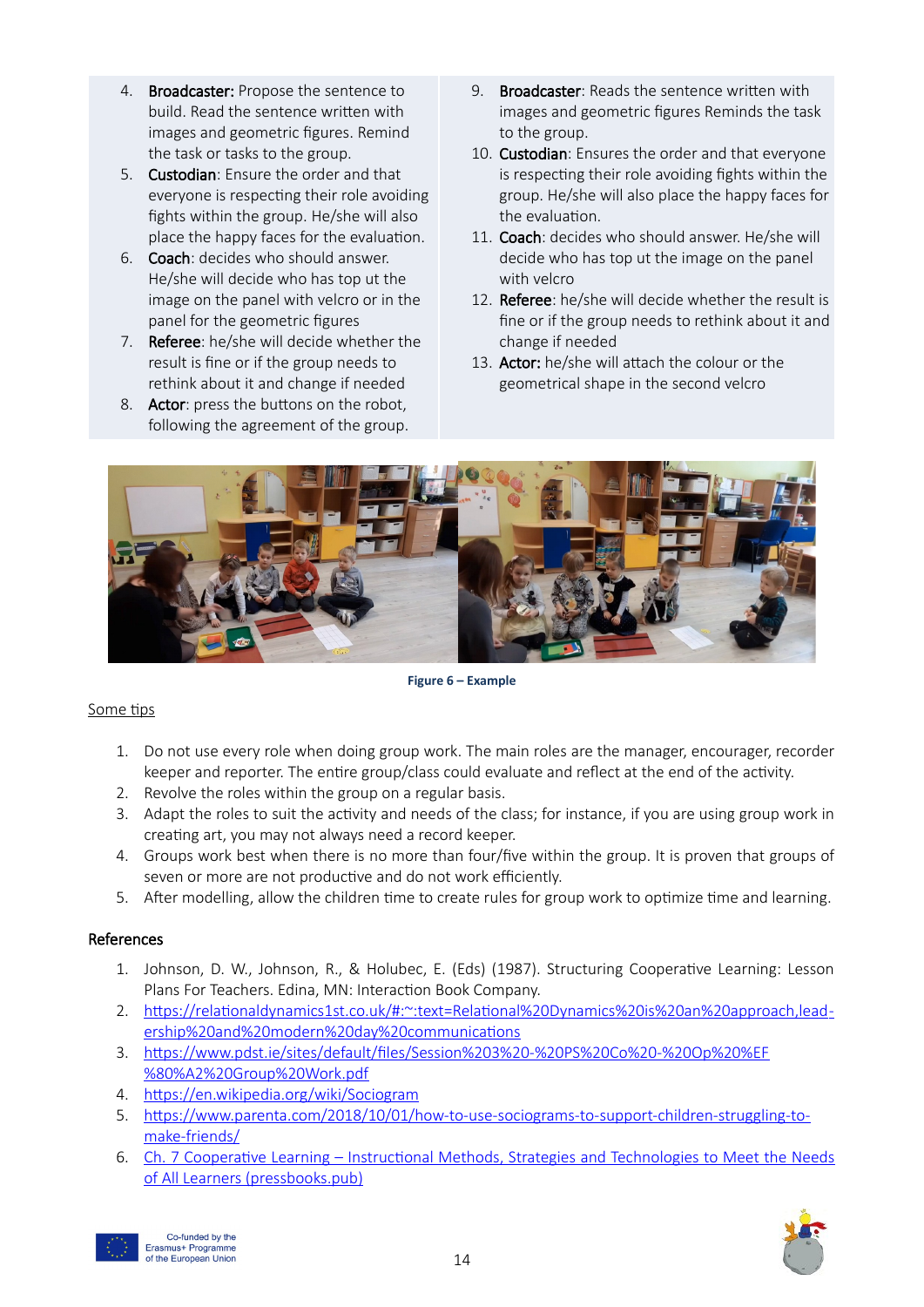## <span id="page-14-0"></span>**4. The influence of teacher's expectations on activities' results / The importance of letting children make mistakes**

#### Abstract

During the training, the main challenges of teacher's expectations on activities' results are presented and discussed. The goal is to learn why expectations management is essential and set the main expectation towards letting children make mistakes. The examples of practical activities offered that allow mapping theory with practice.

#### Learning outcomes

Be able to set and manage proper expectations on activities' results

#### Type of the input

Presentation, practical activities

#### Module content

The PEARL model is based on the constructivist theories of education. These theories emphasize children's constructing knowledge through direct experience instead of memorizing information provided by others (Perkins, 1999). Concrete experiences in educational environments equipped with well-designed materials make it easier for children to construct knowledge. Children's active participation in such environments in their learning processes and direct experience results in permanent learning (Cole & Wertsch, 1996). Learning through direct experience consequently leads children to make mistakes in the learning process called trial and error. The trial and error is a learning method that children use naturally. Starting with infancy, chil dren learn many behaviours, first by imitating and then by trial and error (Bekkering , Wohlschlager & Gattis , 2010). Donaldson (2019) identifies three types of mistakes that takes place in a preschool setting:

- 1. Content-specific misunderstandings (mistakes children make in a subject matter or a concept, e.g., leaving out numbers when counting from one to ten)
- 2. Process mistakes usually result from not paying attention to the teacher's instructions (e.g., failing in following directions and completing a task)
- 3. Behavioural and/or social interaction related mistakes (e.g., speaking out when silence is needed, pushing a friend, grabbing a toy from someone without asking for permission, not waiting his/her turn to speak etc.)

The role of mistakes in children's learning is long-lasting: "As is true for all learners, children respond to mistakes with their brains, bodies, and emotions… These early experiences could have a lasting effect on a child's perception of mistakes for years to come." (Donaldson, 2019, pp. 187-188) Making mistakes is a cru cial part of learning new skills and deepening understanding. However, if the classroom social and emotional climate does not welcome children's making mistakes, they tend to shy away from intellectual risk-taking (Donaldson, 2019, 2020).

Children may display two types of emotional response when they make a mistake (Donaldson, 2019):

- 1. Dysfunctional responses inhibit learning (e.g., response with frustration and fear such as getting angry, shutting down, or discontinuing working.)
- 2. Functional responses enhance learning (e.g., accepting mistakes as part of the learning process and even having fun out of it).

If the children feel free of judgements from peers or the teacher when they make a mistake, they display functional responses. They can find alternative ways of solving the problem. Mistakes, in this case, can provide an opportunity for the children to review their solutions and take time and find a new one.

Mistakes sometimes create a joyful moment, primarily when children work in small groups to laugh and have fun. This type of positive emotion can also lead children to collaborate and learn from each other.



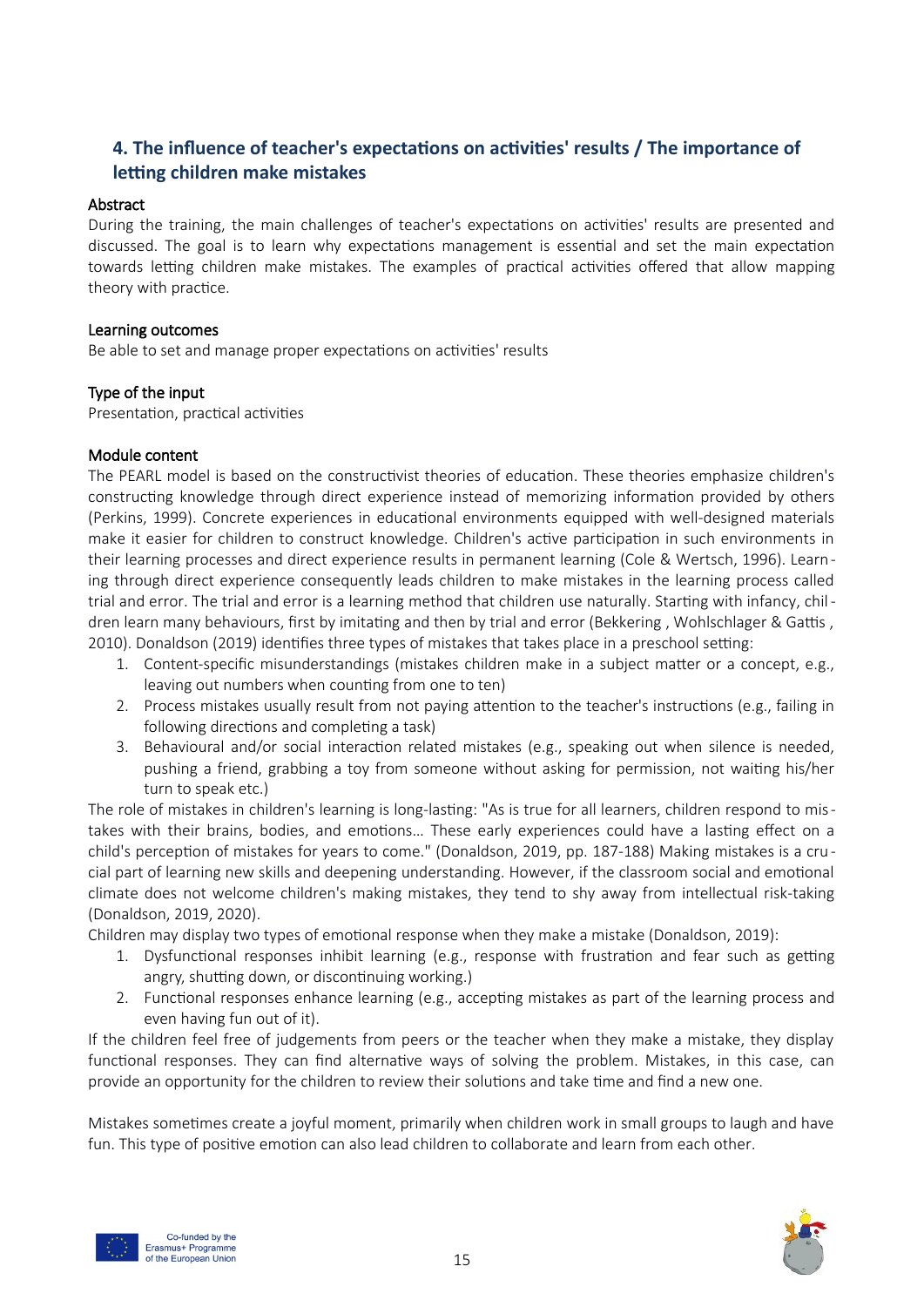#### Teachers' Role in Children's Learning from Their Mistakes

Children's type of response (functional or dysfunctional) when making a mistake depends mainly on the classroom social and emotional climate. The teachers determine the social, emotional climate of a classroom to a large extent through dialogue, tone of voice, facial expressions, and classroom norms that they set. Children respond to their mistakes differently in different classroom settings:

"Children hey are attuned to social cues and are apt to mirror the actions and orientations of their teachers. This may also be the case for teacher attitudes about the role of mistakes in learning. If early childhood teachers frame mistake-making as usual and expected, it may precipitate adaptive student responses to errors and help promote intellectual risk-taking and "growth mindsets" (Dweck, 2006) toward learning. However, if teachers frame mistakes to eschew or quickly eliminate, children may shy away from academic challenges and miss opportunities to practice new skills and expand their understanding." (Donaldson, 2020, p. 56)



**Figure 7 – Example**

PEARL education model is a child-centred education model that values the role of mistakes in children's learning. Unlike teacher-centred education approaches, it is essential for the PEARL model that the teachers provide children with a safe social and emotional environment to feel free to make and learn from their mistakes instead of feeling embarrassed, fearful, upset or frustrated.

A socially and emotionally safe preschool setting:

- 1. Helps children self-regulate their own learning,
- 2. Makes learning long lasting,
- 3. Encourages children to take intellectual risks and to be open for explorations,
- 4. Allows children to have fun while they are engaged in the learning process,
- 5. Leads higher peer interactions,
- 6. Helps children persevere on a failed task,
- 7. And once they accomplish their goal, trial and error provides them with a sense of accomplishment.

#### References

- 1. Bekkering, H., Wohlschlager, A., & Gattis, M. (2010). Imitation of gestures in children is goal directed. The Quarterly Journal of Experimental Psychology: Section A, 53(1), 153-164.
- 2. Cole, M., & Wertsch, J. V. (1996). Beyond the individual-social antinomy in discussions of Piaget and Vygotskij. Human Development, 39(5), 250–256
- 3. Donaldson, M. (2019). Teac her accounts of children's mistakes in the kindergarten classroom. Journal of Ethnographic & Qualitative Research, 13(3), 187-197.
- 4. Donaldson, M. (2020). Tools to build their best learning: Examining how kindergarten teachers frame student mistakes. Harvard Educational Review, 90(1), 54-74.
- 5. Perkins, D. N. (1999). The many faces of constructivism. Educational Leadership, 57(3), 6-11.

## <span id="page-15-0"></span>**5. Inclusion of the disability**

#### **Abstract**



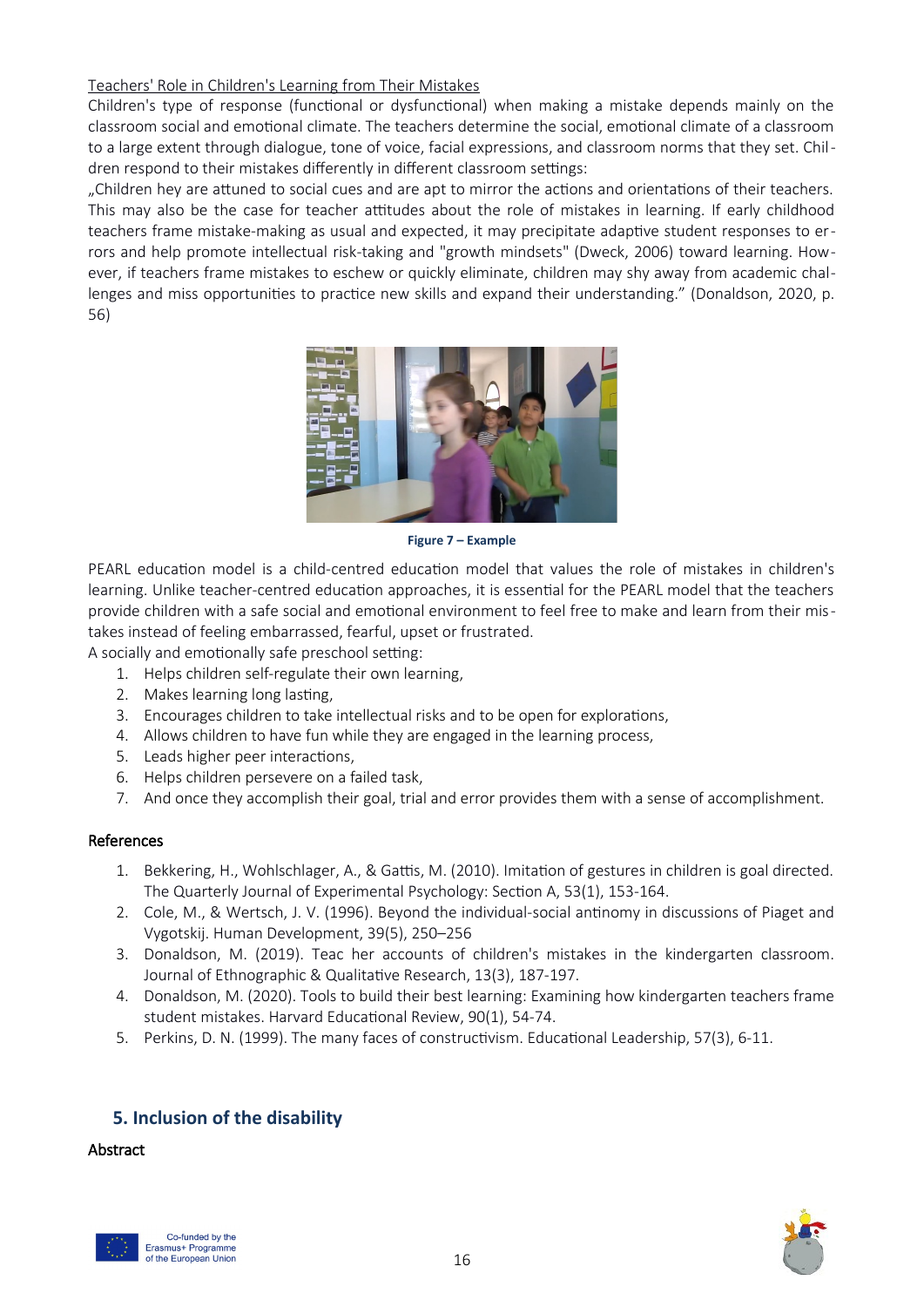During the training, the use of educational robots as tool for the inclusion of children with disabilities is presented and discussed. The goal is to provide teachers with deeper knowledge about the potential of educational robotics. The examples of practical activities offered that allow mapping theory with practice.

#### Learning outcomes

Be able to identify the potential use of educational robots with disable children

#### Type of the input

Presentation, practical activities

#### Module content

#### Attractiveness of the DOC robot

DOC has a nice shape and physiognomy, which stimulate child's care for it, DOC has coloured catchy lights, DOC goes where the child wants, this communicates to the child that he can control external events, DOC says simple and clear things. The sounds he emits are clearly distinguished, give immediate feedback to the child. Robot Doc produced by Clementoni, one of the project's partners, was used to give children robotics and coding skills. It is known that robots help improve numerical thinking skills (Bers, Flanney, Kazakoff, & Sullivan, 2014).



**Figure 8 – Example**

#### Cognitive aspects improved with the robot

Increase timing and quality of attention, favours the development of superior competences, facilitates the learning of abstract concepts, achieving successes and learning progress have a positive effect on self-perception. In particular for the children with special needs, Use of fine motor skills to press the buttons, Plan strategies to reach the goal, Understand the orientation concepts, Repetition of the activity as much as needed

#### Robot and Inclusion

Attracts the curiosity, Robot as a shared educational toy, Common language (also with no words) Can foster the help attitude, Every one can make a mistake, the ones with difficulties are like the others



**Figure 9 – Example**

#### Resources

1. Bers, M. U., Flannery, L., Kazakoff, E. R., & Sullivan, A. (2014). Computational thinking and tinkering: Exploration of an early childhood robotics curriculum. Computers & Education, 72, 145-157.



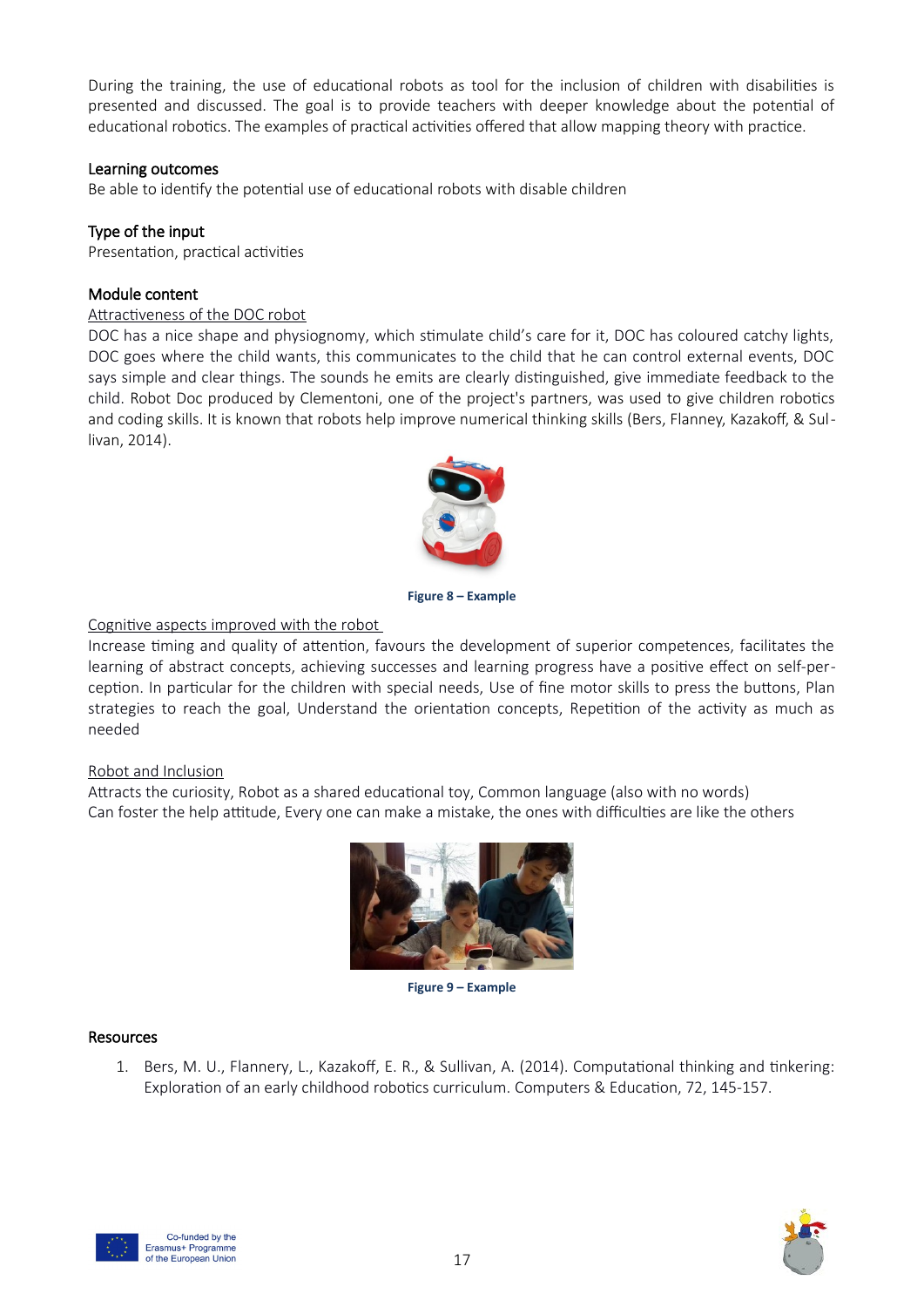## <span id="page-17-0"></span>**6. Assessment and methodology**

#### **Abstract**

During the training, the assessment scientific methodology and pilot study strategies are presented and discussed. The goal is to learn how to assess the flow of activities and provided meaningful results. The examples of practical activities offered that allow mapping theory with practice.

#### Learning outcomes

Be able to set the experiment according to the methodology provided Be able to gather the results of the experiment

#### Type of the input

Presentation, practical activities

#### Module content

The PEARL Education Model is carried out with the non-selective semi-experimental research model with the final test control group. The characteristic of this experimental model is the creation of randomly determined experimental and control groups and the determination of the effectiveness of the applied model by the final test (Büyüköztürk, Kılıç Çakmak, Akgün, Karadeniz and Demirel, 2016).

"PEARL Child Observation Form" was prepared and s used to evaluate the effectiveness of the PEARL Education Model. A total of 10 observation forms were developed.

Observation forms prepared for 0-2 years are as follows:

- 1. Child Observation Form applied by integrating natural materials into a child
- 2. Child Observation Form for the group, which is applied by integrating natural materials into a group of 5 children

Observation forms prepared for 3-4 and 5-6 years of age;

- 1. Child Observation Form of the event applied to a child without a robot
- 2. Child Observation Form of the event applied to a child with a robot
- 3. Child Observation Form for the group, which is applied to a group of 5 children of the event without a robot
- 4. Child Observation Form for the group applied to a group of 5 children of the event with a robot

Observation forms contain at least 9- at most 51 items. Some of the items contained in the forms are intended for positive-desirable, and some are intended for negative-undesirable behaviours. All items in each form are graded with Likert type between "0" and "10". Absence of a behaviour is evaluated as "0", and execution at the highest level is evaluated as "10". For example, "He invites his/her teacher to join the game." If 0 is marked for the item, the child has never invited his/her teacher to the game; if 10 is marked, it means that he/she has invited his/her teacher to the game quite often.

| PEARL OBSERVATION FORM                                                                                                                                                                                                                                                                          |  |                         |   |   |   |   |   |               |
|-------------------------------------------------------------------------------------------------------------------------------------------------------------------------------------------------------------------------------------------------------------------------------------------------|--|-------------------------|---|---|---|---|---|---------------|
| Objective of the observation: to observe the behaviors of children in groups during the PEARL project experiments. The main observation will<br>be focused on: Emotions, communication, approach, imitation, collaboration in group (if available), prosociality aspects (like generosity etc.) |  |                         |   |   |   |   |   |               |
| Target: 0-2 years old of 5 children of a group.                                                                                                                                                                                                                                                 |  |                         |   |   |   |   |   |               |
| The observation will be made by 2 experts of the Project's national partner organization through the video recorded. The experts are expected to<br>fill in the items in the form by observing the over-mentioned aspects during the proposed activities.                                       |  |                         |   |   |   |   |   |               |
| Each item is rated between 0 and 10. Please fill one form per every single child participating in the experimental activities in the project.                                                                                                                                                   |  |                         |   |   |   |   |   |               |
|                                                                                                                                                                                                                                                                                                 |  |                         |   |   |   |   |   |               |
|                                                                                                                                                                                                                                                                                                 |  |                         |   |   |   |   |   |               |
| Child's number: (please create a child classification through numbers, i.e. classroom A1 and child whose real name is Paolo could be coded as:<br>A1/P/1 in order that only the teacher will know the real child's name. The second child, Luca, of the same classroom: A1/L/2 and so on).      |  |                         |   |   |   |   |   |               |
| The team group can be composed of maximum 5 children.                                                                                                                                                                                                                                           |  |                         |   |   |   |   |   |               |
| Child's age (as month):                                                                                                                                                                                                                                                                         |  |                         |   |   |   |   |   |               |
| Country:<br>2. Turkey<br>4 Lithuania<br>1. Italy<br>3. Spain                                                                                                                                                                                                                                    |  |                         |   |   |   |   |   |               |
|                                                                                                                                                                                                                                                                                                 |  |                         |   |   |   |   |   |               |
| <b>0-2 YEARS-GROUP CHILDREN WITH NATURE</b>                                                                                                                                                                                                                                                     |  |                         |   |   |   |   |   |               |
|                                                                                                                                                                                                                                                                                                 |  | $\overline{\mathbf{c}}$ | 3 | 4 | 5 | s | 9 | $\mathbf{10}$ |
| He/she asks the teacher's help when having difficulty during the activity<br>1.                                                                                                                                                                                                                 |  |                         |   |   |   |   |   |               |
| He/she gets angry when failed<br>$2^{\circ}$                                                                                                                                                                                                                                                    |  |                         |   |   |   |   |   |               |
| 3.<br>He/she loses interest in the activity when failed                                                                                                                                                                                                                                         |  |                         |   |   |   |   |   |               |
|                                                                                                                                                                                                                                                                                                 |  |                         |   |   |   |   |   |               |

**Figure 7 – Example**